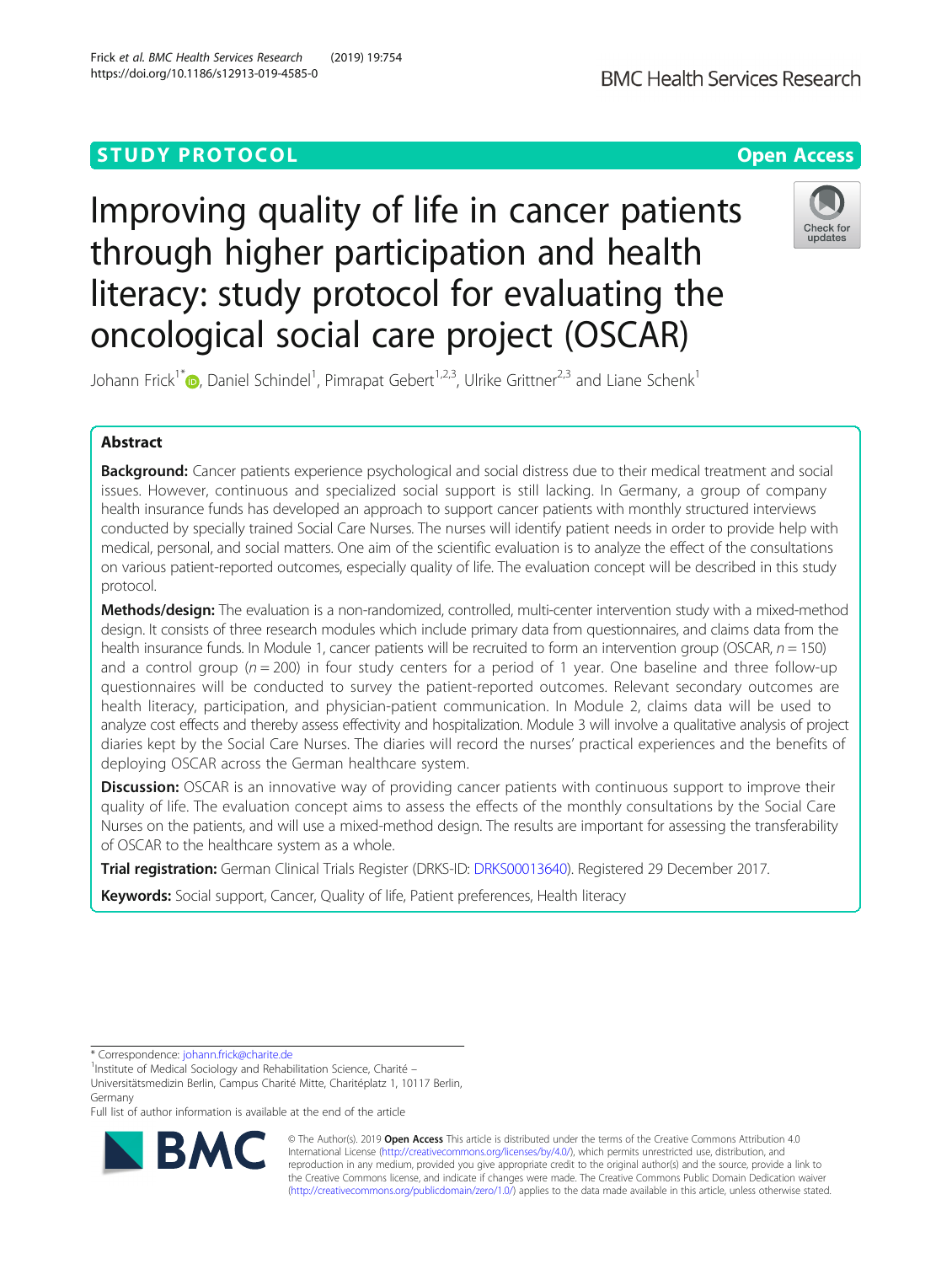## Background

#### Demand for social support for cancer patients

Cancer cause a high number of incident cases in Germany every year (229,920 women and 252,550 men in 2013) [\[1](#page-6-0)]. Due to the progression of the diseases, patients and their relatives experience distress caused by medical treatment and social issues [[2,](#page-6-0) [3](#page-6-0)]. The misunderstanding of the disease can lead to inappropriate selfassessments of one's prognosis and a choice of unsuitable medical treatments [\[4\]](#page-6-0). Simultaneously, patients receive overtreatment even though they have an incurable disease [[5\]](#page-6-0). In these situations, palliative care could be appropriate for improving quality of live [\[6](#page-6-0)]. Enhancing palliative care can help patients to find suitable medical treatments that can increase quality of life. However, the specific needs of cancer patients are not taken into adequate account by the healthcare system because of a lack of palliative care [\[7\]](#page-6-0). Currently, patient navigation programs are used to help patients with medical, nursing, psychological, and healthcare-related issues. Recent studies have attempted to evaluate the impact of these programs (such as Onkolotse by the Saxon Cancer Society) [[8](#page-6-0), [9\]](#page-6-0). In this context, patient-reported outcomes (PROs) are very important for examining the subjective benefit of interventions from the patient's perspective, with the focus on relevant outcomes (e.g. quality of life) [\[10\]](#page-6-0).

#### Development of the OSCAR project

The Oncological Social Care Project (OSCAR) was developed by the German company health insurance fund Pronova BKK. The concept is based on the Saxon Cancer Society's Onkolotse navigation program for cancer patients. An essential component of OSCAR is the additional social support provided by the Social Care Nurses (SCNs), who aim to identify deficits in healthcare utilization by cancer patients and support them in relevant areas (e.g. the medical treatment of the cancer, psychosocial support for anxiety, practical tips regarding social security services, and organization of rehabilitation). Moreover, the SCNs are regular and accessible contact partners in a complex and fragmented multidisciplinary treatment process. Each patient is accompanied for 1 year, regardless of whether they are being treated as inpatients or outpatients, or are currently not receiving any therapy. The intervention aims to access and improve the quality of life for patients with advanced cancer and a poor prognosis. It uses twelve structured interviews over the course of 1 year. The SCNs received training from the Saxon Cancer Society. OSCAR is implemented by five SCNs at four locations.

## Methods

The OSCAR evaluation is a mixed-method study consisting of three research modules. Modules 1 and 2 involve a non-

randomized, controlled, multi-center intervention study which compares primary data from regularly conducted questionnaires and claims data from German statutory health insurance funds in the intervention and control groups. In addition, a qualitative content analysis is planned in module 3 and will be based on the project diaries completed by each SCN. The analysis will assess OSCAR's effectivity and the benefit of implementing it in the German healthcare system (Fig. [1\)](#page-2-0).

## Study objectives

Primary objective:

To compare quality of life over study period between the intervention group (patients who had met an SCN) and the control group (Module 1). Secondary objective:

- 1. To compare the health literacy, participation, and physician-patient communication in the intervention and control groups (Module 1)
- 2. To explore the associations between quality of life and health literacy, participation, and physician-patient communication (Module 1)
- 3. To compare the incidence rate of outpatient visits in both groups (Modules 1 and 2)
- 4. To compare the healthcare costs in both groups (Module 2)
- 5. To assess the SCN's practical experiences (Module 3)

Inclusion and exclusion criteria for participation in the evaluation survey in modules 1 and 2 Inclusion criteria:

- Aged  $\geq$ 18 years
- At least a combination of one type of cancer and one operation and procedure, as defined by the ICD and OPS codes listed in Additional file [1](#page-5-0)

Exclusion criteria:

- Advanced dementia
- Acute addictions

## Module 1: primary data, patient-reported outcomes Participant recruitment

The recruitment was carried out in four different hospitals with oncology departments across three cities in two states in Germany. Two of the hospitals are located in Berlin, while the other two are in Leverkusen and Duisburg.

In all four study sites, the SCNs recruited BKKinsured patients for the intervention group by obtaining informed consent. The SCNs are responsible for the monthly consultations to support the patients in the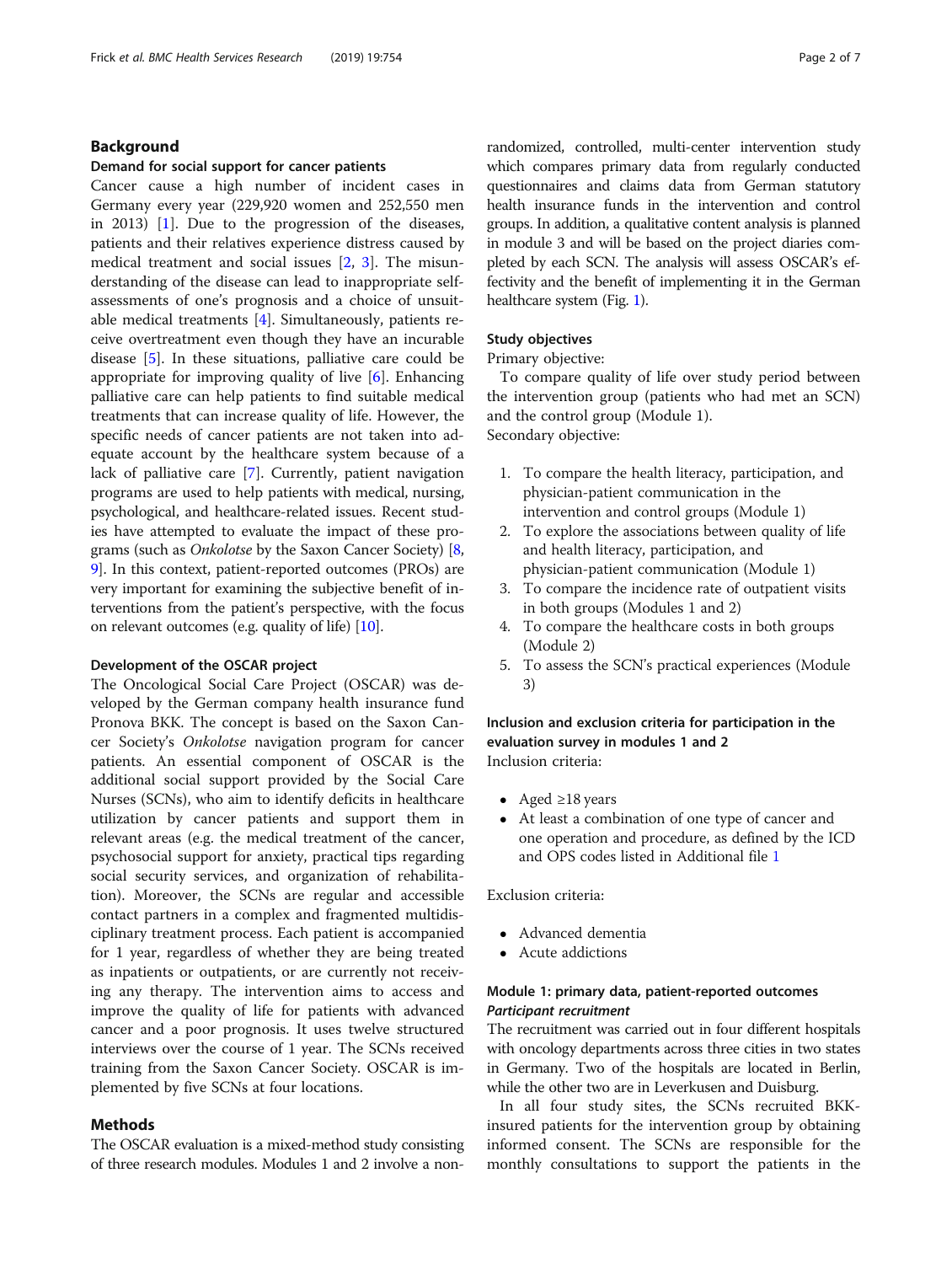<span id="page-2-0"></span>

intervention group. Patients who are insured with a different provider were recruited by Study Nurses (SNs) for the control group. The SNs' main task is to conduct the evaluation questionnaires in both study groups up to four times within 1 year. The evaluation's baseline survey will be conducted after recruitment (t0) and followed up after 90 (t1), 180 (t2), and 365 (t3) days. The patients can choose between personal, telephone, and postal interviews, depending on their health status and which method is most comfortable for them. Dividing responsibilities between SCNs and SNs is necessary to ensure

## the independence of the evaluation surveys. Patients in both groups were recruited at the same study sites between February 2018 and the end of February 2019.

## Questionnaire

The items for the evaluation questionnaire are listed in Table [1:](#page-3-0)

Further instruments are used to measure sociodemographic variables, especially with regard to age, sex, migration status, and social status  $[19-21]$  $[19-21]$  $[19-21]$  $[19-21]$ . Finally, participants in the intervention group will be asked to evaluate their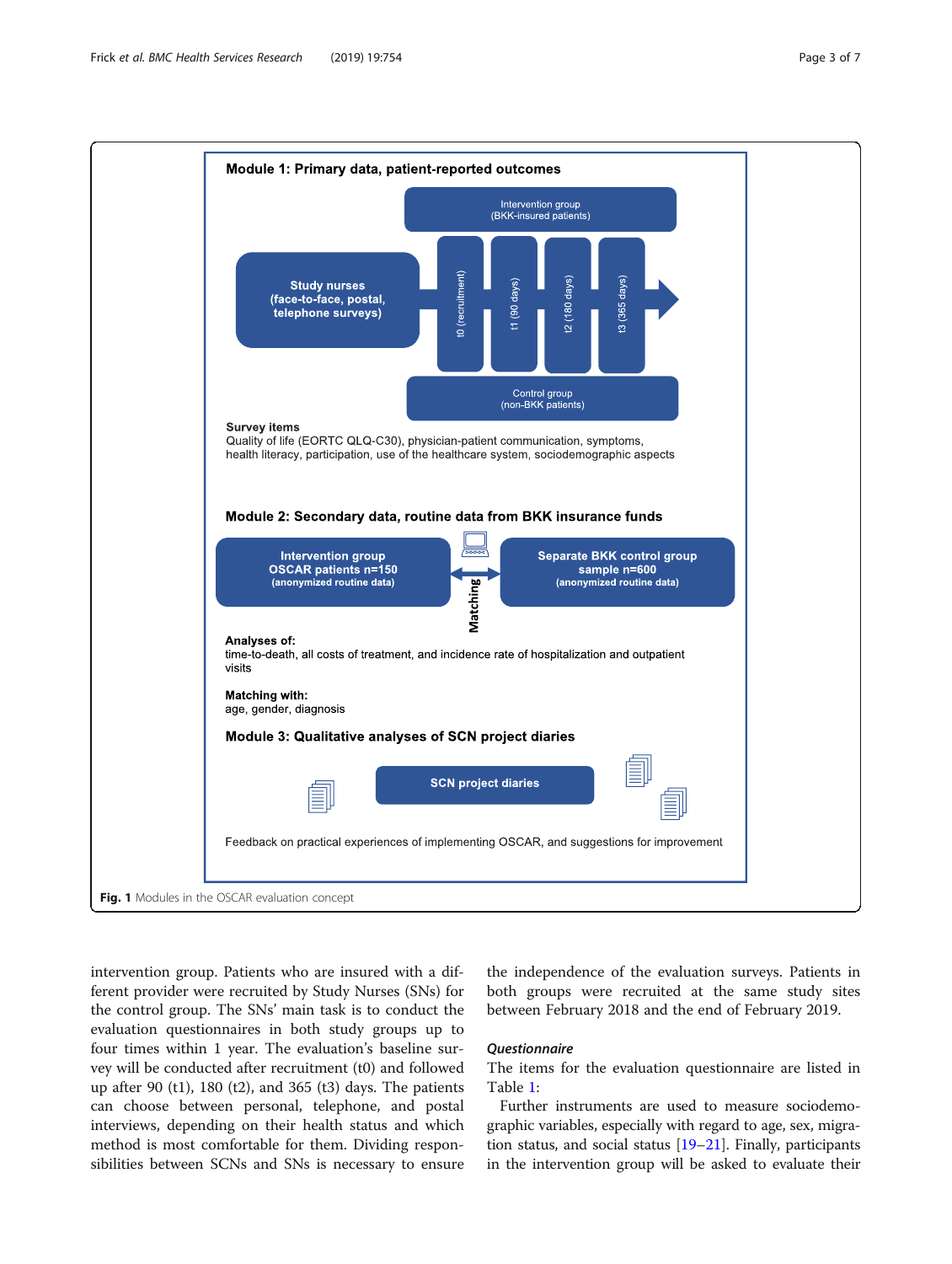#### <span id="page-3-0"></span>Table 1 Items in the evaluation questionnaire

| Item                                                                      | Description                                                                                                                                                                                                                                                                                                                                                                                                                                                                                                                                                                                                                                                                                                                                    |
|---------------------------------------------------------------------------|------------------------------------------------------------------------------------------------------------------------------------------------------------------------------------------------------------------------------------------------------------------------------------------------------------------------------------------------------------------------------------------------------------------------------------------------------------------------------------------------------------------------------------------------------------------------------------------------------------------------------------------------------------------------------------------------------------------------------------------------|
| Quality of Life of Cancer Patients (EORTC QLQ-<br>$C30$ [11]              | The EORTC QLQ-C30 is a questionnaire for measuring health-related quality of life, and is provided<br>by the European Organisation for Research and Treatment of Cancer. Patients are asked to answer<br>30 questions, which address e.g. physical, emotional, cognitive, and social issues. 28 items have<br>four response options. Two items for the global health status and the quality of life have a seven-<br>point scale. The EORTC QLQ-C30 consists of five functional scales and three symptom scales. In<br>addition, a global health status (QoL) scale as well as six single items. All of the scales and the sin-<br>gle items will use a linear transformation to standardize the raw score. The scores range from 0<br>to 100. |
| Illness Perception Questionnaire (IPQ) [12]                               | The IPQ consists of 64 items on 8 scales, and measures the individual's beliefs and feeling about<br>their illness. The illness coherence subscale consists of five items and is used for the evaluation<br>guestionnaire in this study. The scores will be summed and divided by the number of items.                                                                                                                                                                                                                                                                                                                                                                                                                                         |
| Patient Reaction Assessment (PRA-D) [13]                                  | The PRA-D is a self-description instrument to record the patient-perceived quality of the relation-<br>ship between patients and physicians. In this study, we adapted five communication questions to<br>a five-point Likert scale (from $1 =$ "I strongly disagree" to $5 =$ "I strongly agree").                                                                                                                                                                                                                                                                                                                                                                                                                                            |
| German modified version of the Autonomy<br>Preference Index (API-Dm) [14] | The API-Dm measures patients' preferences for participation and information regarding medical<br>decisions. Patients are asked to answer eleven questions using a four-point Likert scale (from<br>$0 =$ "strongly disagree" to $4 =$ "strongly agree"). The information preference consists of seven items,<br>with scores ranging from 0 to 28. The participation preference consists of four items, with scores<br>ranging from 0 to 16. The total score of each patients' preference will be transformed into scores<br>ranging from 0 to 100.                                                                                                                                                                                             |
| Decisional Conflict Scale (DCS-10) [15]                                   | The DCS-10 is a self-reported questionnaire, which allows an evaluation of decision conflicts<br>among patients. The short version of the DSC comprises ten items grouped into four subscales:<br>uncertainty, information, values clarity, and support decision. Each item is measured on a three-<br>point Likert scale ( $0 =$ "yes", $2 =$ "unsure", $4 =$ "no"). Scores range from 0 (no decision conflict) to<br>100 (extremely high decision conflict).                                                                                                                                                                                                                                                                                 |
| European Health Literacy Survey (HLS-EU-Q6)<br>[16]                       | The HLS-EU-Q6 is the short version of the 47-question European Health Literacy Survey. It is di-<br>vided into three areas: healthcare, disease prevention, and health promotion. Each of the six ques-<br>tions has five possible responses. A mean score is calculated and allocated to one of three<br>categories: insufficient health literacy (range 1-2), problematic health literacy (2-3), and sufficient<br>health literacy (3-4).                                                                                                                                                                                                                                                                                                    |
| Medical Care Utilization [17]                                             | Medical care will be assessed by the frequency of utilization of different therapies and physician<br>groups.                                                                                                                                                                                                                                                                                                                                                                                                                                                                                                                                                                                                                                  |
| Oslo Social Support Scale (OSSS-3) [18]                                   | The OSSS-3 is a brief measurement of social support. It consists of three questions that address<br>the number of close people, interest and concern from other people, and practical help from<br>neighbors. The scores range from 3 to 14 and will be categorized into three groups: 3–8 indicates<br>poor support, 9–11 shows moderate support, and 12–14 reflects strong support.                                                                                                                                                                                                                                                                                                                                                          |

contact with the SCN for the last 3 months. The items are related to specific consultation topics and whether or not the support was useful for the respective topic. Participants will also be asked about the quality and quantity of contact with the SCN.

## **Statistics**

## Sample size calculation

A sample size of 100 participants in the intervention group and 150 in the control group will reach a power of 80% at a two-sided level of significance of 5% to detect a difference in the EORTC QLQ-C30 (scores range from 0 to 100) with a Cohen's d effect size of 0.4 (mean difference of ten scores and standard deviation (SD) of 25 scores) [[11\]](#page-6-0). Given that the effect size might be smaller due to a lower mean difference or higher SD, and that the severity of cancer can cause higher dropout rates, we aim to include 150 participants in the intervention group and 200 in the control group (so a total sample size of 350 participants).

The sample size calculation based on the t-test was used in spite of the intended analysis with a baseline-adjusted repeated-measures linear mixed model (ANCOVA, threelevel random intercept model to account for repeated measures in patients and clustering in centers). It can be shown [[22](#page-6-0)] that a conservative approach for estimating sample sizes has the same power as a t-test with n subjects where p is the variance deflation factor, calculated by the correlation of baseline and follow-up measures. Assuming the worst case of  $p = 0$  leads to the sample size based on the t-test.

## Statistical analysis plan

All statistical tests are performed using Stata IC15 (StataCorp, 2017, College Station, TX, USA). The primary hypothesis will be tested at a two-sided significance level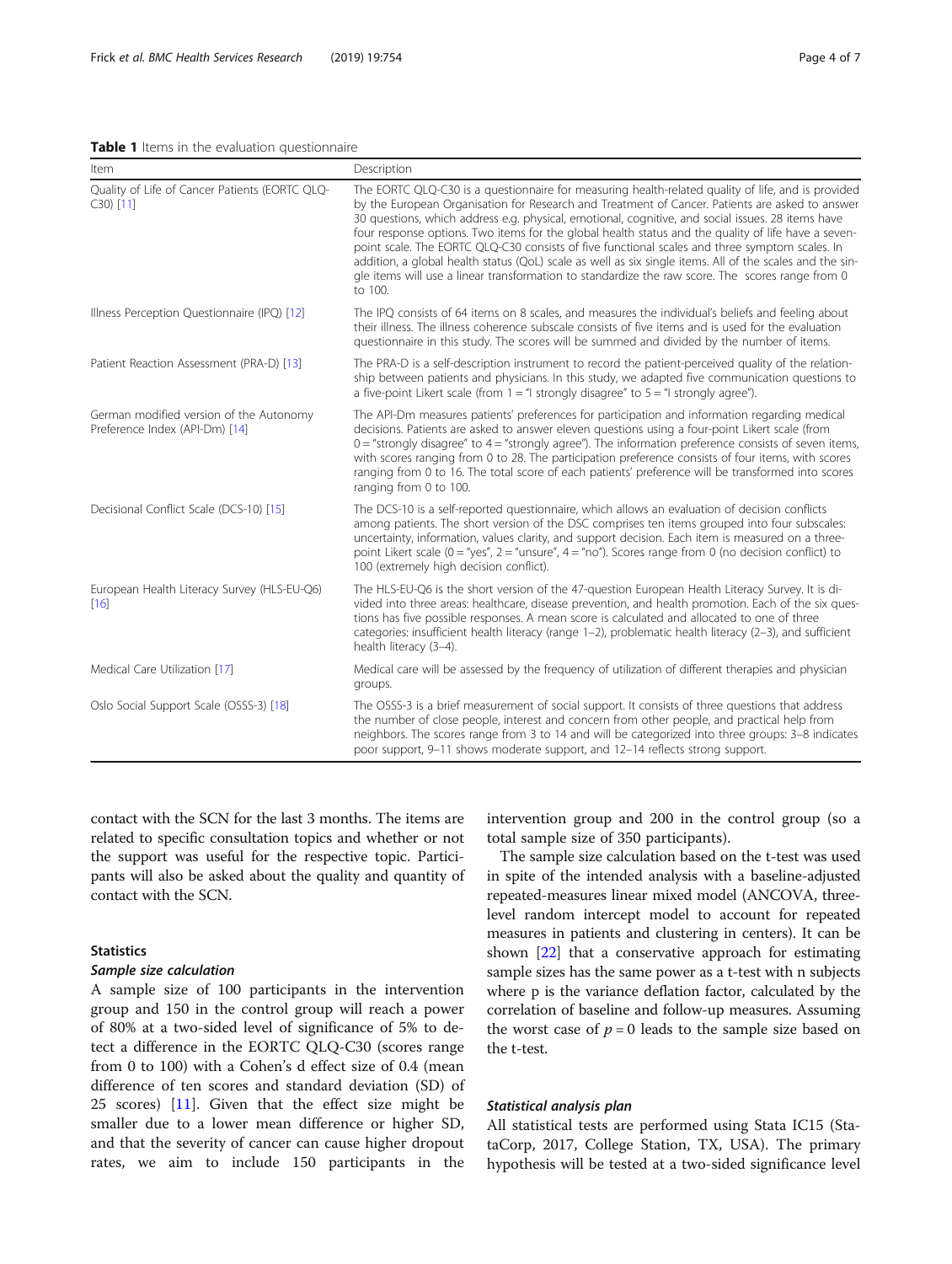of  $\alpha = 0.05$ . All secondary hypotheses will be tested within an exploratory framework.

Descriptive statistics and the number of participants reflected in the calculation (n) will be presented in each group. For continuous variables, mean with SD for normal distribution and median with interquartile range (IQR) for other distribution variables will be presented. For categorical data, frequencies and percentages will be displayed for each category. Graphic methods such as box plots and line graphs will be used for visualizing the data.

The comparison of EORTC QLQ-C30 (global health status as a primary outcome), physician-patient communication (scores), health competence (scores), participation (scores), and knowledge (scores) over the study period between the groups will be reported as mean and 95% CI, and performed using a linear mixed model (LMM) with three levels over all available time points. Random intercepts for the patient ID and for the study clinics are included in the model to account for the cluster structure of the data. To keep selection bias to a minimum, we will develop a propensity score for adjusting baseline factors. The propensity score will be used with the inverse probability of treatment weighting (IPTW) method because the results from this method are similar to a randomized trial [[23,](#page-6-0) [24\]](#page-6-0).

The number of outpatient visits will be counted and the study time will be calculated over the follow-up time for each patient. The incidence rate of outpatient visits per person-time will be presented, and Poisson regression will be used to compare the incidence rate between groups.

All outcomes will be analyzed using modified intentto-treat populations including all subjects who receive at least one consultation from an SCN and for whom at least the first follow-up assessment at Visit 1 (at 3 months) is available.

#### Dropouts and missing data

Reasons for dropouts will be documented and reported. If patients are alive and missings are assumed to be missing at random (MAR), we will use multiple imputation methods based on ten imputed data sets [\[25](#page-6-0)] with multiple imputation by chained equations (MICE).

## Module 2: secondary data, claims data from health insurance funds

## Design and participants

Another part of the OSCAR evaluation involves analyzing claims data from the BKK health insurance funds. In contrast to the patient-reported parameters in Module 1, the claims data will make it possible to analyze objective parameters. This kind of data is a valid and relevant source, and has been used in many healthcare research projects in Germany. The data from Modules 1 and 2 will not be linked. If available, the secondary data will be analyzed for the period up to 12 months before and after enrollment.

#### Inclusion and exclusion criteria

This data is only available for the patients in the intervention group, who have health insurance with BKK  $(n = 150)$ . A new, independent and anonymous control group will therefore be drawn from BKK-insured patients who did not take part in the OSCAR intervention  $(n = 600)$ . All included patients must meet the inclusion and exclusion criteria mentioned above. Furthermore, the patients in the control group should be treated in hospitals comparable to those where the patients in the intervention group were treated. In addition, the control group will be matched with the intervention group by age, gender, and diagnosis.

## Variables

The following aspects are of interest: time-to-death, all costs of treatment, and the incidence rate of hospitalization and outpatient visits.

## Statistical analysis plan

Paired t-test or Wilcoxon signed rank test will be performed to compare the costs of treatment per month. The generalized estimating equation (GEE) for Poisson regression will be applied to compare the incidence rate of hospitalization and outpatient visits between intervention and matched controls. Kaplan-Meier curve and Cox regression analysis will be performed to compare timeto-death between the groups.

## Module 3: qualitative analyses of SCN project diaries Design and participants

The qualitative analyses of project diaries provide important insights into the work of the SCNs. The nurses will be asked to record their feedback concerning positive aspects of the OSCAR program, as well as opportunities for further improvements with regard to the transferability of OSCAR to the regular healthcare system. For each patient, the SCNs will record the number of additional consultations between two planned monthly consultations, and any recommendations to visit partners in their supply network.

#### Analysis plan

The following aspects are of interest for the qualitative content analysis: acceptance of OSCAR among the patients and among the participating hospitals; number of additional consultations for patients; subjective feedback and reasons for early program termination by the patient; barriers to consultations.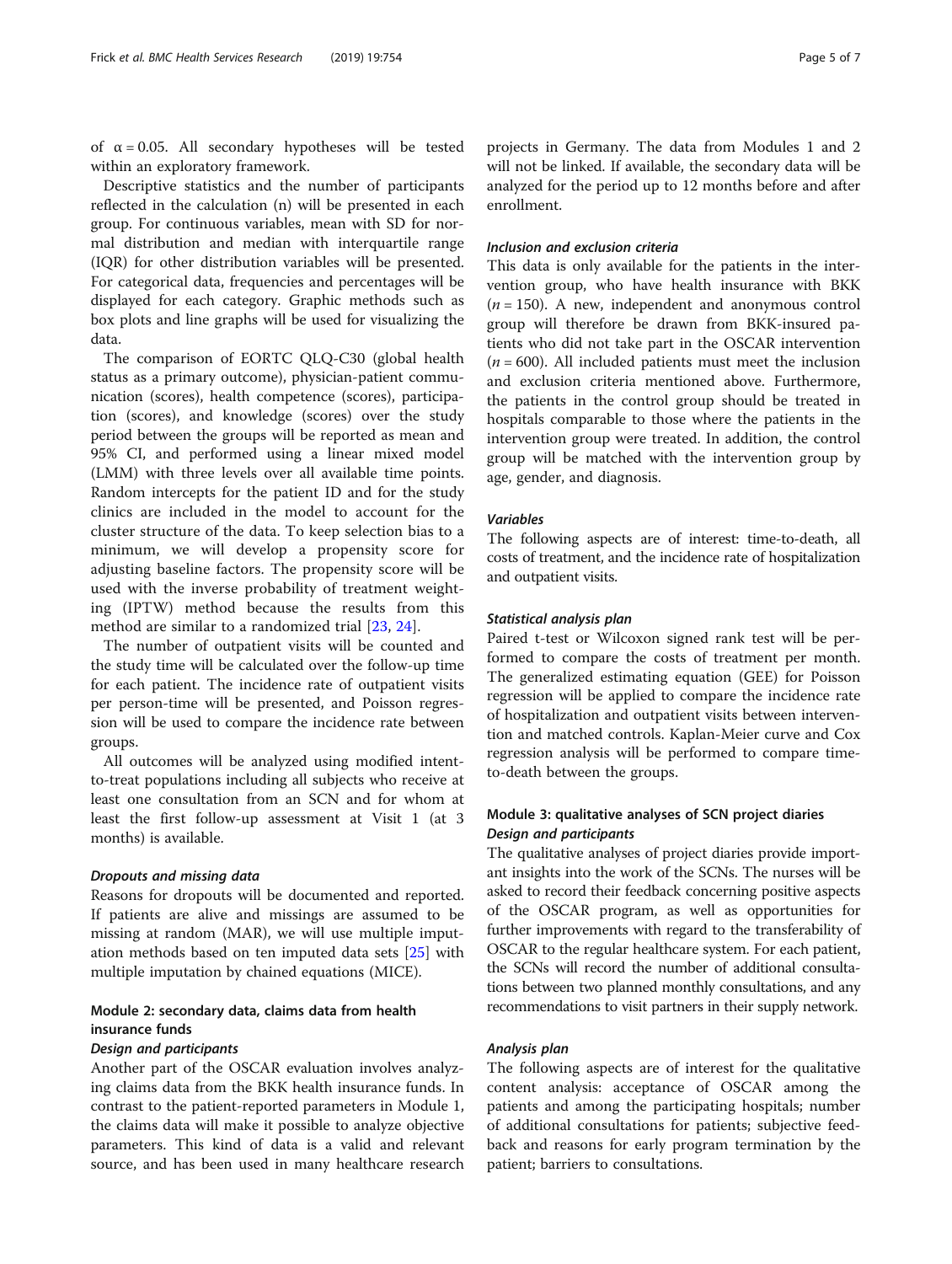## <span id="page-5-0"></span>**Discussion**

This study aims to evaluate whether the OSCAR program can improve quality of life for patients with advanced cancers and a poor prognosis by enhancing health literacy and participation in therapy planning through continued supportive care from an SCN. A variety of approaches currently exist for developing and evaluating navigation programs for cancer patients. One example is the Onkolotse project from the Saxon Cancer Society. It involves certified nurses, psychologists, and social workers, who having contact with cancer patients about 20 times within 1 year. The evaluation of this project focuses on the number of hospital admissions and psychological stress [[8](#page-6-0)]. Nurses from the non-profit association Group Health contact patients weekly via telephone, and meet with them face-to-face at least once [[26](#page-6-0)]. The nurses aim to develop strategies that address distress and focus on quality of life. In another project, experienced nurses attempt to identify patient needs with three different assessment tools and personal conversations [\[27\]](#page-6-0). The endpoints in this study are e.g. patient satisfaction, acceptance of the nurses' advice, and the use of support services for cancer.

Nevertheless, there is a lack of implementation of these approaches in Germany. OSCAR was developed to provide patients with a year of regular support in matters regarding their cancer. This is a useful addition to existing structures such as the social services provided by hospitals, which address the immediate needs of patients after hospital discharge. Improving the continuity of care and building patient competences are important for cancer patients in a fragmented healthcare system. Moreover, suitable healthcare structures and contract frameworks are necessary for delivering low-threshold access to palliative care and supporting consultations.

Experiences gathered with OSCAR could be transferred to other chronic somatic diseases which are associated with severe physical and psychological distress in patients and their relatives.

One advantage of the evaluation is the mixed-method design, which includes patient-reported outcomes, claims data from health insurance funds, and qualitative analyses of the SCNs' project diaries. To evaluate the effects of continuous SCN support in Module 1, a prospective, nonrandomized, multicenter, longitudinal study design was applied. Our patients were not assigned randomly, due to the limitation of the SCNs, who were trained and supported by the BKK insurance fund. Since randomization was not carried out, we are concerned about selection bias. Therefore, the baseline characteristics will be compared and we will control for baseline imbalance by using propensity score in our analysis. The propensity score with the inverse probability of treatment weighting (IPTW) method will be applied because the results from this method are similar to a randomized trial [\[23,](#page-6-0) [24\]](#page-6-0). For

Module 2, we will match the intervention and control cases in order to reduce bias and confounding factors as much as possible. Moreover, given the severity of the patients' conditions, we aimed to reduce the interview time by using the short versions of the instruments, if available, rather than applying generic instruments. In conclusion, we believe our study provides healthcare support for cancer patients. Hopefully, it can be applied for other severe chronic diseases. The evaluation of OSCAR is currently ongoing. In terms of providing healthcare support according to the patient's needs, we expect our study to show that SCN support has a positive effect on the patient's quality of life, health literacy, and participation in therapy planning.

#### Supplementary information

Supplementary information accompanies this paper at [https://doi.org/10.](https://doi.org/10.1186/s12913-019-4585-0) [1186/s12913-019-4585-0.](https://doi.org/10.1186/s12913-019-4585-0)

Additional file 1. ICD- and OPS-Codes. ICD-10-Codes (summary of ICD-Codes with 5 digits). OPS-Codes.

#### Abbreviations

API-Dm: German modified version of the Autonomy Preference Index; DCS-10: Decision Conflict Scale; DRKS: German Clinical Trials Register; EORTC: European Organisation for Research and Treatment of Cancer; GEE: Generalized estimating equation; HLS-EU-Q6: European Health Literacy Survey; IPQ: Illness Perception Questionnaire; IPTW: Inverse probability of treatment weighting; MAR: Missing at random; MICE: Multiple imputation by chained equations; OSCAR: Oncological Social Care Project; OSSS-3: Oslo Social Support Scale; PRA-D: Patient Reaction Assessment; PRO: Patient-reported outcome; SCN: Social Care Nurse; SD: Standard deviation; SN: Study Nurse

#### Acknowledgements

We acknowledge support from the German Research Foundation (DFG) and the Open Access Publication Fund of Charité - Universitätsmedizin Berlin.

#### Authors' contributions

All authors are involved in the implemention of the study. DS and LS developed the study design. UG were involved in the statistical design of the study. JF and PG drafted the manuscript. All authors contributed to all sections of the paper. All authors reviewed the final version before submission. All authors read and approved the final manuscript.

#### Funding

This research project received a grant from the Innovation Fund of the Federal Joint Committee (G-BA). Reference number: 01NVF17016. The G-BA had no role in the design of the study and collection, analysis and interpretation of data and in writing the manuscript.

## Availability of data and materials

Not applicable

#### Ethics approval and consent to participate

This project was approved by the ethics committees at Charité – Universitätsmedizin Berlin (EA2/192/17) and the Medical Association of North Rhine (2017429). The patients were enrolled in the study after providing written informed consent.

#### Consent for publication

Not applicable

#### Competing interests

The authors declare that they have no competing interests.